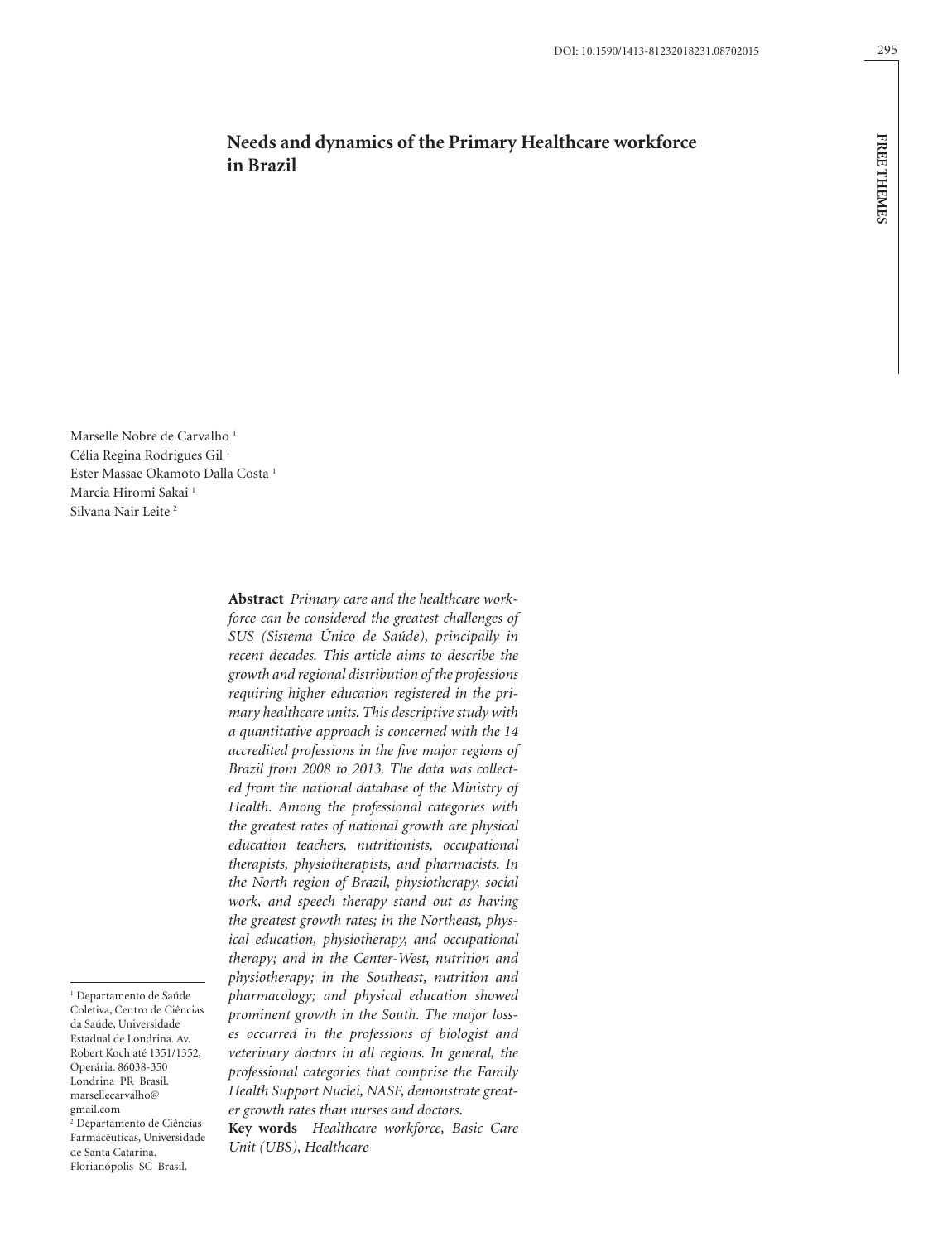# **Introduction**

In Brazil, the 1987 report "The Issue of Human Resources and Health Reform" highlighted some of the obstacles to consolidating the universalization of coverage and guarantee of equity of health actions during the creation of the SUS (*Sistema Único de Saúde*, or Unified Health System). These include the geographical, social, and institutional distribution of human resources, which concentrated 56% of jobs in the Southeast region and only 20% in the Northeast region; inequality in the conditions for insertion into the labor market (e.g. segmentation); the training and preparation of human resources; the composition of teams in which 60-70% of employed personnel at the health facilities were doctors and attendants; and the appreciation of the professional<sup>1</sup>.

Throughout the 1980s, all the professional categories requiring higher education in health experienced growth in the number of jobs in the sector, although not in the same proportion. Some categories grew more than 100%, such as in the case of doctors (125.64%) and nurses (142.94%), while others showed a performance less than 50%. Pharmacists grew only 34.37% in the same period, possibly in response to technological advances and industrialization, which resulted in the percentage reduction of their participation in the STF (Systemic Transformation Facility) $2,3$ .

In the last two decades, the growth of professionals and employments in health has been observed in Brazil, which is a country of continental dimensions with innumerable regional and social inequalities. Since the beginning of the 1990s, the Unified Health System (SUS) is the public component of the Brazilian healthcare system that represents nearly two million jobs – it makes up more than 60% of the facilities, attends approximately 80% of the population, and absorbs in the area of 80% of the sector's labor force. The network of SUS facilities is the main employer of the country, and 52% of nurses, 44% of doctors, 27% of dentists, 11% of pharmacists, and 10% of psychologists are public sector employees<sup>4</sup>.

SUS is organized into three levels of healthcare. Primary Care (AB, or *Atenção Básica*) is characterized by a group of actions in the individual and collective sphere, carried out by multi-professional teams that aim for the promotion and protection of health, the prevention of diseases, diagnosis, treatment, rehabilitation, and health maintenance. It is considered the preferred point of access of the system's user population. According to the National Policy of Primary Care (PNAB, *Política Nacional de Atenção Básica*), the Basic Health Units (UBS), with or without Family Health, are indispensable to the execution of Primary Care health actions in the municipalities and in the Federal District (DF)<sup>5</sup>.

In Brazil, the Ministry of Health implemented Family Health as a strategy for structuring Primary Care. Initially, in terms of the composition of the group, it proposed a doctor, nurse, nurses' aide or technician, and community health agents. Later, it broadened its scope, integrating Oral Health with a dental surgeon, dentistry assistant or technician in dental hygiene. Following this, it implemented Family Health Support Centers (NASF, *Núcleos de Apoio à Saúde da Família*), integrating other professional categories according to local health needs.

Thus, for the provision of healthcare, the UBS must provide, at a minimum, multi-professional teams comprised of a doctor, nurse, dental surgeon, dentists' and nurses' aides or technicians, and a community health agent, among others. Furthermore, in the recommended care offered in conjunction with the NASF teams, the USB has come to have a psychologist, physiotherapist, pharmacist, and a physical education professional, among others<sup>6,7</sup>.

For their part, the majority of Brazilian studies done about the STF refer to the category of nursing in its different work scenarios, and there are few related to all of the health professions found in Primary Care. Another aspect of these studies is their methodology in which the variables of analysis focused predominantly on the scale of the STF<sup>8</sup>.

Considering the growth of Primary Care and the training of health professionals in Brazil, as well as the need for information on the STF for the management of the system, this article looks at describing the growth and regional distributions of the higher level professions registered in the Health Center/Basic Health Unit facilities in the last five years. It seeks to identify the intraand inter-regional disparities, contributing to the debate on planning and scaling of the SUS labor force.

### **Methodology**

This article describes a retrospective descriptive-analytic study with a quantitative approach about the growth and distribution of the higher-level health professions in Brazil and its re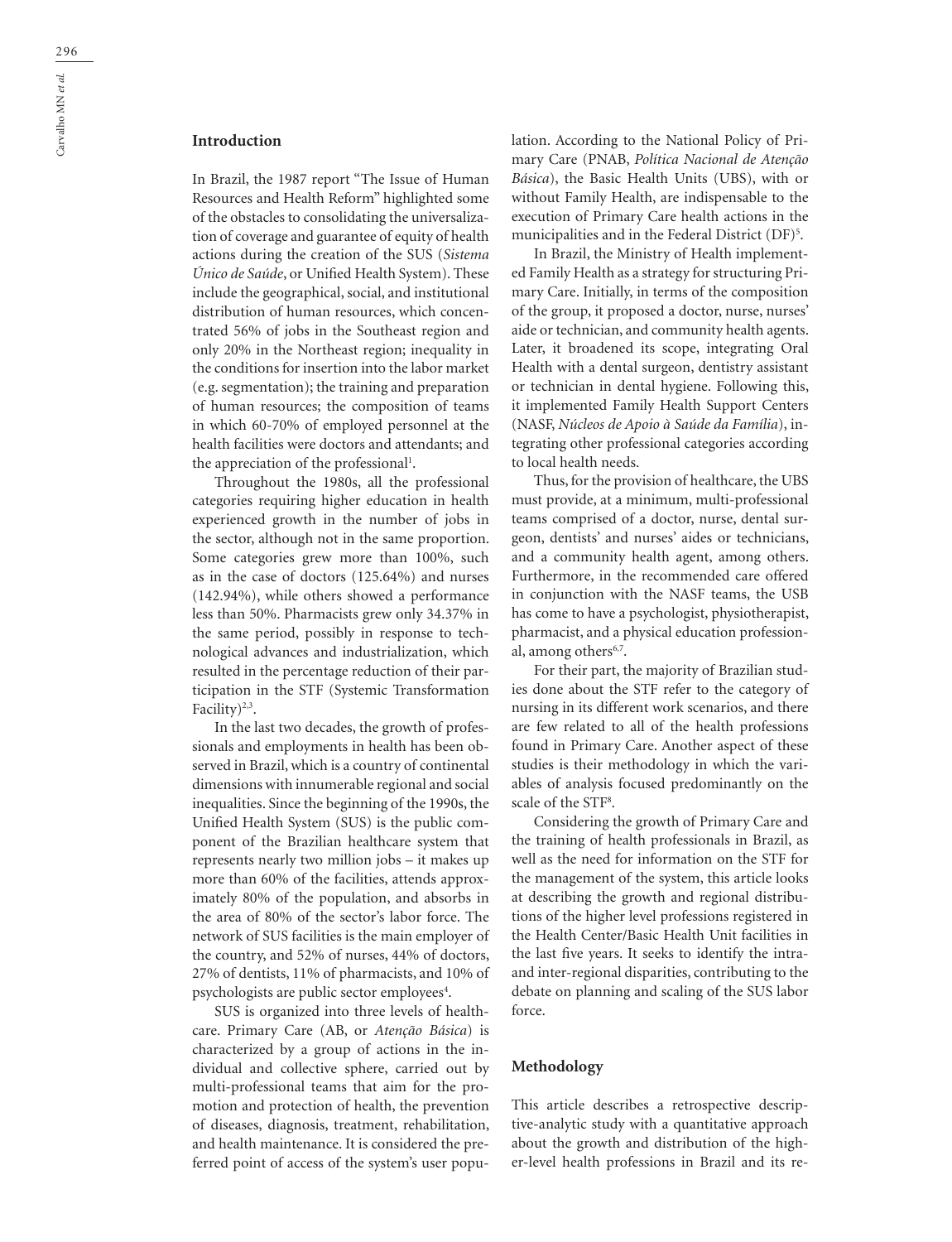spective regions, registered in establishments like the Health Center/Basic Health Unit in the National Registry of Health Establishments (CNES, or *Cadastro Nacional de Estabelecimentos de Saúde*). The data was extracted from the online database of the IT Department of the Health Ministry (DATASUS), covering the period from 2008 to 2013.

The fourteen upper-level professions analyzed were as follows: social workers, biologists, biomedical doctors, dental surgeons (orthodontists or dentists), professionals in physical education, nurses, pharmacists, physiotherapist, speech pathologists, doctors, veterinary doctors, nutritionists, psychologists, and occupational therapists. These categories were selected for being considered health professionals in accordance with Resolution No. 287 from October 8, 1998, of the National Health Council (*Conselho Nacional de Saúde*, CNS)9 .

The data was restricted to the Health Center/ Basic Health Unit (UBS), defined as the unit intended for the primary and integral care of the population, planned or unplanned, that is able to offer dental assistance and other accredited professionals. In addition, (the UBS) represented 26.5% of the total number of establishments registered with CNES in December of 2013, with well-defined health teams and typology, and considered the "point of entry" to SUS by PNAB5 .

CNES was chosen as a secondary source database, as it made available information about the workplaces (classified using the CBO, or *Código Brasileiro de Ocupações*), workers, and how many employment positions each worker has. These include all those linked to the health establishments – including professions requiring higher, medium, and basic levels of education related directly to the provision of care – and to the administrative and management spheres. This information allows for analysis according to the

different characteristics of the registered health establishments<sup>10,11</sup>.

The limitations of using the CNES database concern: a) their reach, or rather the fact that managerial support services are not included, which signifies the non-inclusion of all the professionals at the administration level, linked to SUS or otherwise; and b) the strictly private establishments are still not completely registered in the CNES database, especially the medium-complexity outpatient services<sup>12</sup>.

Data collection was carried out in October of 2014, in the online database available on the website of the IT department of the Ministry of Health, accessed at the electronic address www. datasus.gov.br, as shown in Figure 1.

The obtained data was tabulated with the program Microsoft Office Excel® and analyzed using the rate of global population growth and of each higher-level occupation in the defined period, for Brazil and its regions. This rate allows us to verify the variation of the variables of the study in the present in comparison with the past.

## **Findings**

Between 2008 and 2013, the Brazilian population grew from 189,612,814 to 201,062,789 inhabitants, which resulted in an increase of 11,449,975 inhabitants and, therefore, a growth rate of 6% in that period. For their part, the Health Center/ Basic Health Unit (CS/UBS) facilities registered in the CNES grew from 30,127 to 34,009 units, which signifies a growth of 13% in the same period.

In Figure 2, it can be observed that while the regions of the North and Center-West had population increases of 12% and 9% respectively; the Northeast, Southeast, and South grew only at a rate of 5% each. In contraposition, the CS/

**Figure 1**. Flow of access and data extraction of the DATASUS webpage. Source: The authors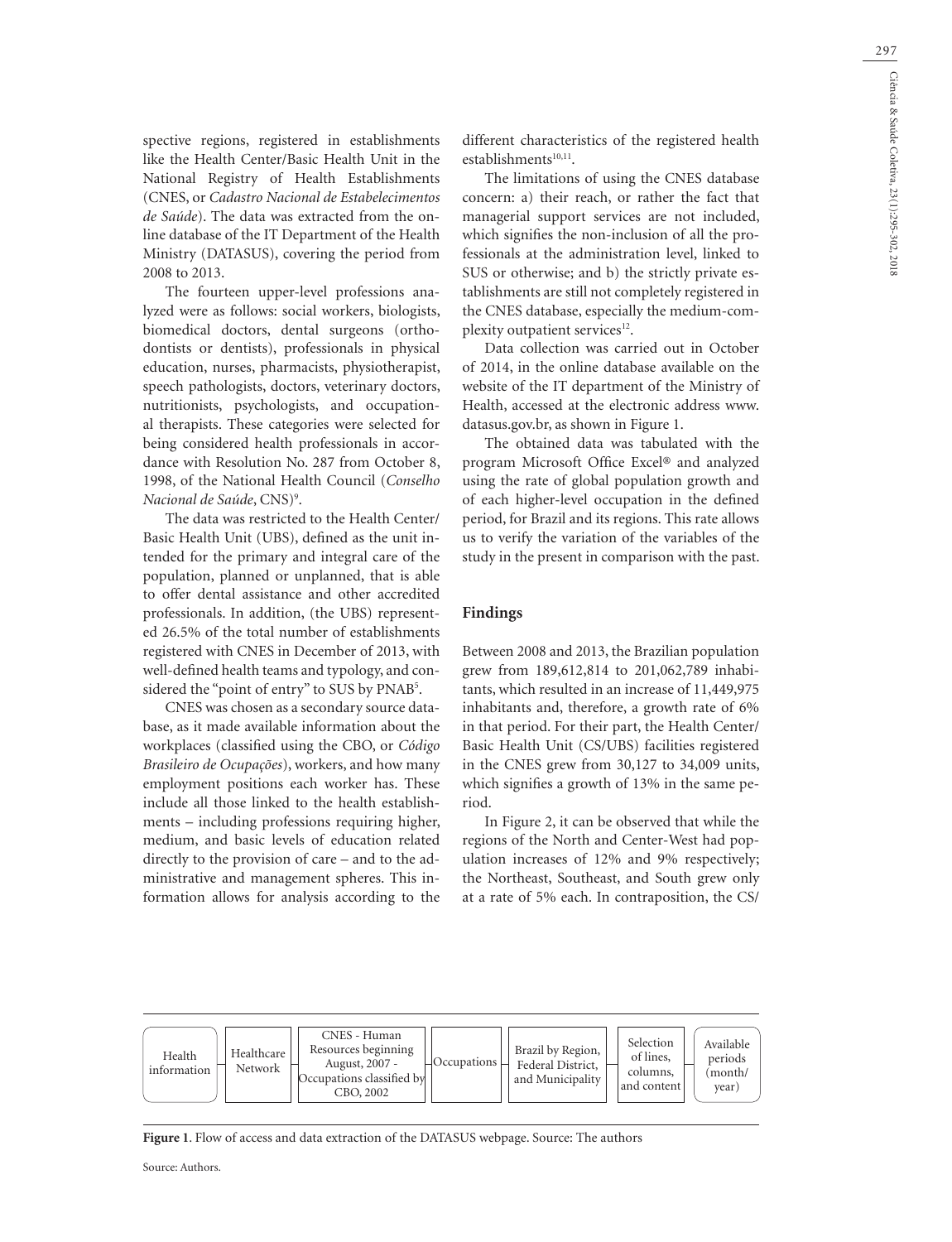

**Figure 2**. Growth rate of the Brazilian population, of the Health Center/Basic Health Units, and of the accredited occupations by region. Brazil, December 2008 to December 2013. Source: Ministry of Health – DATASUS (2014). Key:  $N = North$ ;  $NE - Northern$ ;  $CW = Center-West$ ;  $SE = Southern$ ;  $S = South$ .

UBS type facilities registered in the CNES presented a different dynamic. The greatest rates were observed in the Northeast and North (17% and 15%, respectively), while the regions of the Center-West, Southeast, and South had an increment of 7%, 10%, and 11%, respectively. However, there is agreement between the growth of the CS/UBS and the higher-level professionals registered at these facilities in the Northeast (17% and 15%) and North (15% and 13%) regions.

Professionals in physical education, nutritionists, occupational therapists, physiotherapists, and pharmacists (Table 1) are among the professional categories registered in the Health Center/Basic Health Unit of the CNES that presented the greatest rates of national growth (over 70%).

In the North region, physiotherapy, social services, and speech therapy are emphasized with the greatest growth rate (146%, 103%, and 92% respectively). In the Northeast, physical education, physiotherapy, and occupational therapy grew at rates greater than 100%. In the Center-West region, the emphases are on nutrition and physiotherapy; in the Southeast, nutrition and pharmacy; and in the South, physical education demonstrated prominent growth. In relation to negative growth, the greatest losses occurred in the biological and veterinary medicine professions, in all regions, but especially in the Center-West region, with a loss of -89% and -93%, respectively (Table 1).

## **Discussion**

The health sector in Brazil is dynamic, with high turnover of workers, and rapidly absorbing the changes in the labor market. According to Mach $ado<sup>13</sup>$ , the classification of facilities has proven to be a difficult task due to the lack of national and international consensus about definitions and cleavage sites of the activities exercised by the different professional categories, and by the nature itself of the technological changes in health services. These factors rapidly modified the professional profile, characterized by polyvalence and the broadening of specific competencies. The new modalities of treatment, such as home care, and the Family Health Program (PSF, or *Programa Saúde da Familia*) contribute to the variety of types of employability, such as temporary work contracts and other modalities of precarious labor links.

Research carried out in the period from 1991 to 2010 indicates that the greatest increase in jobs occurred in the category of nurse, with a growth of 14.6% per year, climbing from 91,211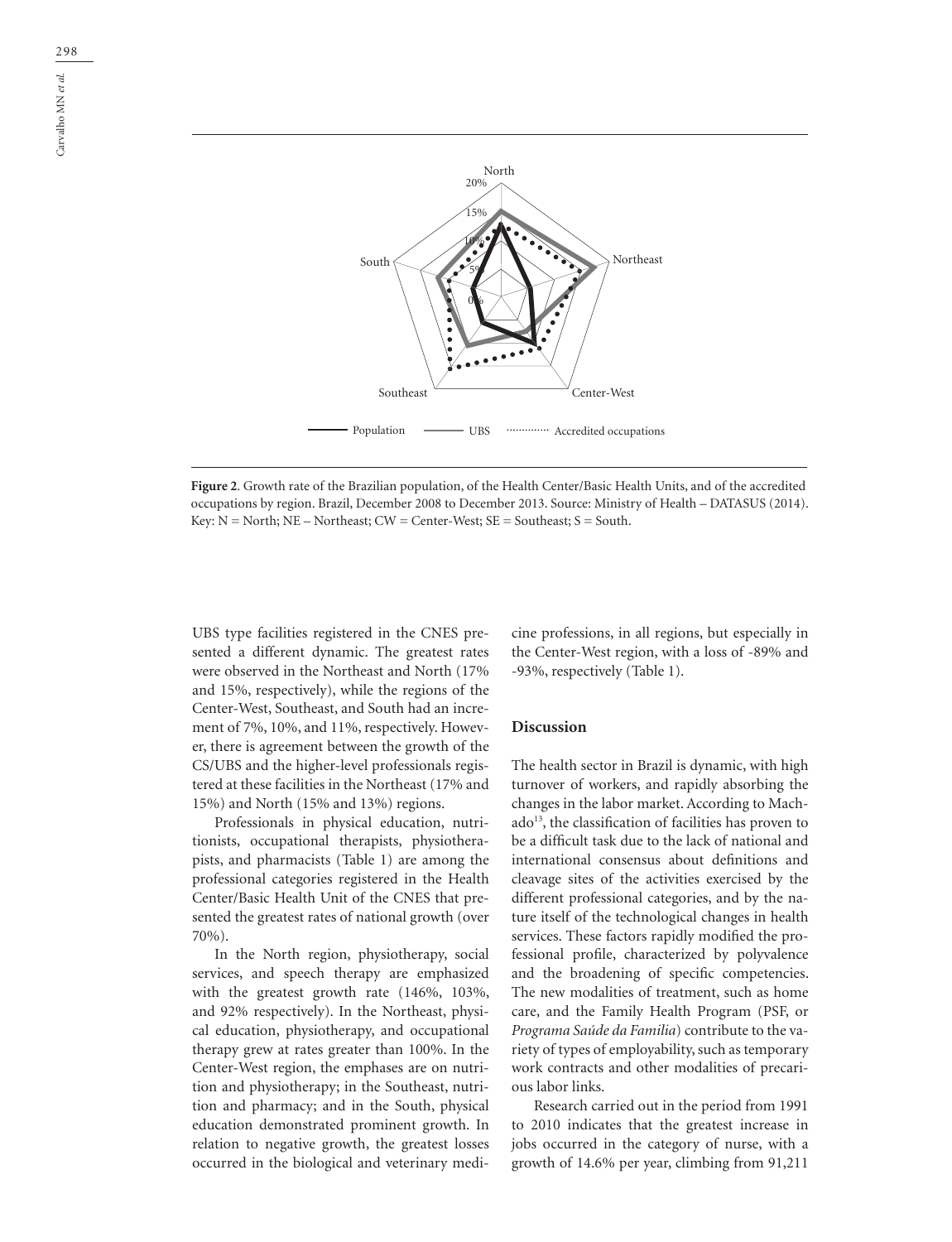| CBO designation 2002     | North   | <b>Northeast</b> | <b>Center-West</b> | Southeast                | South   | <b>Brazil</b> |
|--------------------------|---------|------------------|--------------------|--------------------------|---------|---------------|
| Social Worker            | 103%    | 58%              | 66%                | 18%                      | 11%     | 30%           |
| Biologist                | $-76\%$ | $-56%$           | $-89\%$            | $-35%$                   | 14%     | $-57%$        |
| <b>Biomedical Doctor</b> |         | -                |                    | $\overline{\phantom{a}}$ |         |               |
| Dental Surgeon           | 18%     | 10%              | 7%                 | 8%                       | 3%      | 8%            |
| Nurse                    | 20%     | 16%              | 25%                | 31%                      | 26%     | 24%           |
| Pharmacist*              | 54%     | 45%              | 78%                | 95%                      | 59%     | 75%           |
| Physiotherapist          | 146%    | 168%             | 81%                | 55%                      | 44%     | 78%           |
| Speech Pathologist       | 92%     | 171%             | 42%                | 38%                      | 46%     | 55%           |
| Doctor                   | 2%      | 2%               | $-1\%$             | 5%                       | 1%      | 3%            |
| Veterinarian             | $-56\%$ | $-41\%$          | $-93%$             | $-44%$                   | $-69\%$ | $-52\%$       |
| Nutritionist             | 71%     | 88%              | 86%                | 93%                      | 62%     | 83%           |
| Phys-Ed Teacher±         | 50%     | 169%             | $0\%$              | 83%                      | 627%    | 145%          |
| Psychologist             | 66%     | 112%             | 50%                | 36%                      | 18%     | 43%           |
| Occupational Therapist   | $-13%$  | 140%             | 58%                | 76%                      | 62%     | 79%           |

**Table 1**. Growth rate of the upper level occupations registered in the Health Centers/Basic Health Units in the  $\text{mean of } \text{B}$  regil (December 2013).

| Source: Ministry of Health – DATASUS (2014). N = North; NE = Northeast; CO = Center-West; SE = Southeast; S = South. $\pm$ |
|----------------------------------------------------------------------------------------------------------------------------|
| Physical Education Teacher – Primary School, Physical Education Teacher – Middle School, Physical education teacher – High |
| School. *Pharmacists / bio-chemists are excluded.                                                                          |

to 355,383 professionals. Following this, nutritionists and pharmacists grew with significant increases of 11.5% and 9.5% respectively; Veterinarians (8%), Physiotherapists (7.6%), Social Workers (6.7%), Psychologists 6.1%), and Biologists (5.2%). Among the professionals that grew the least in the studied period were Doctors and Dentists, with 3% each<sup>14</sup>.

In addition to the global labor market, the expansion of Primary Care and the increase in jobs at the health facilities can have a direct impact on the regional growth and distribution of the higher-level professions, as demonstrated in the data of this study. In fact, one of the principles of primary care is decentralization. Thus, the Family Health teams should be as close as possible to the service's user base, and the UBS consists of the type of health facility predominantly at this level of care.

Between 1981 and 2008, the number of persons seeking Primary Care grew close to 450%, a fact that owes much to the growth of the number of UBS and the broadening of the STF<sup>5</sup>. This growth continues in the following period, especially through the expansion of the PSF, previously, and by the Family Health Strategy (ESF) and the implementation of the Family Health Support Centers (NASF).

Admittedly, the UBS are the points of care provision with the most capillary power in the

system. According to the PNAB, the UBS is the fundamental facility at this level of attention and can have or not have Family Health teams. Data from the Ministry of Health show that 63% of the Brazilian population are covered by the Family Health Plan. Therefore, these teams include the insertion of general practitioners or family and community doctors, nurses, nurses' assistants and technicians, and Community Health Agents (ACS). Lesser in number are the teams of Dental Health, types I and II, comprised of dental surgeons, and dental health assistants and technicians. Finally, there are the NASF teams - types I, II, and III – whose composition varies according with the work schedule and makeup of the teams in different local realities. In the large urban centers, the Ministry of Health recommends that the USB without a ESF attend a maximum of 18,000 inhabitants, and with an ESF up to 12,000 inhabitants<sup>4</sup>.

The composition of the NASF teams (I, II, and III) includes the following job categories in the Brazilian Occupational Code (CBO): Social Worker; Physical Education Teacher/Professor; Pharmacist; Physiotherapist; Speech Therapist; Obstetrician/Gynecologist; Pediatrician; Acupuncturist; Homeopathic Doctor; Psychiatrist; Geriatric Doctor; Doctor of Internal and Clinical Medicine; Occupational Health Doctor; Veterinarian; Nutritionist; Psychologist; Occupation-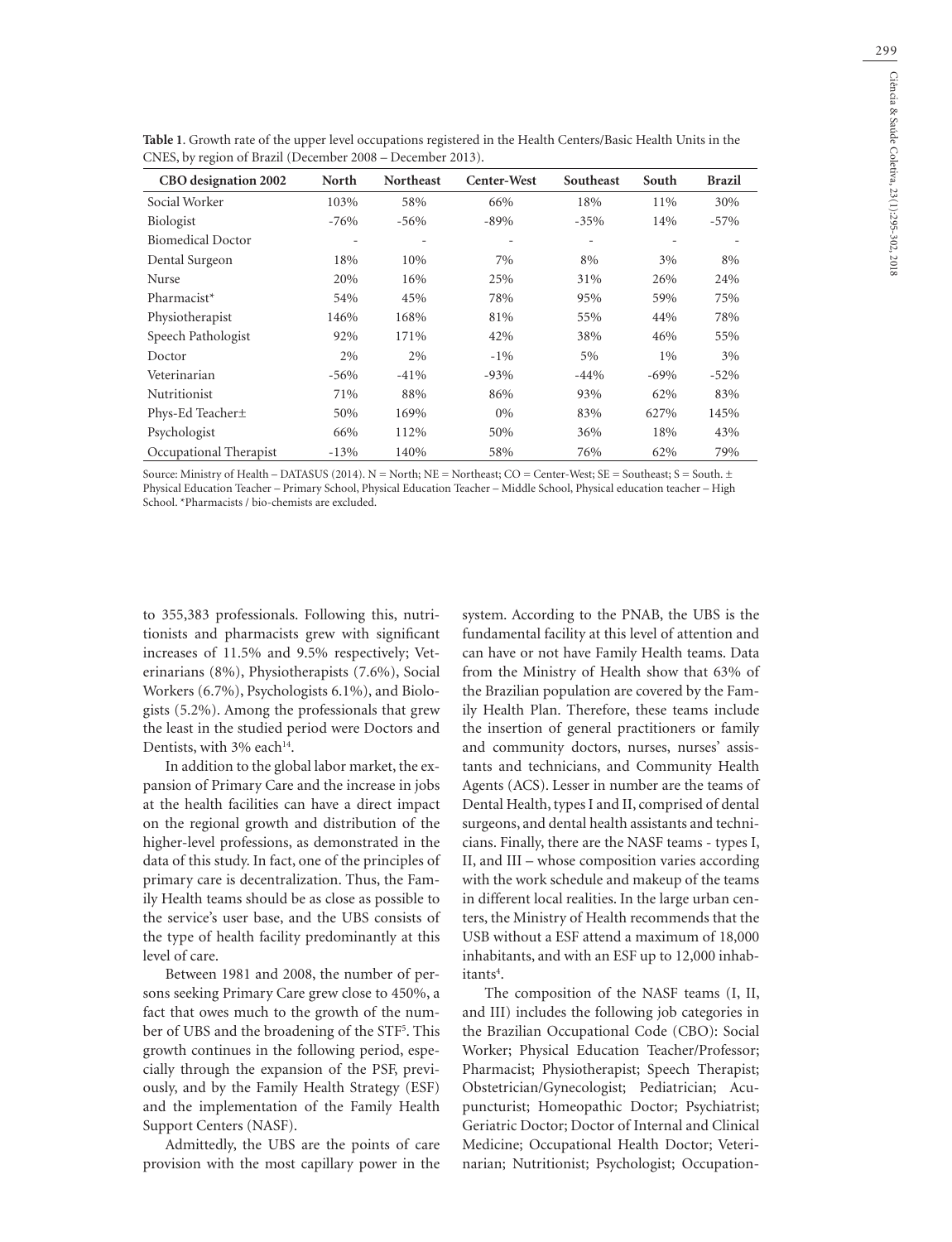al Therapist; Art Educator; and Sanitary Health Professional, or a certified health professional with a graduate degree in public or collective health, or with a degree directly related to these areas<sup>15</sup>.

An analysis of the growth rates of each of these fourteen profession, drawing on the data pertaining to Brazil, suggest a direct relationship with the organization and dynamics of the SUS primary care, especially the ESF and NASF.

Between 2008 and 2013, the population of the country grew at a rate of 6%; the CS/UBS registered with CNES grew 12%; and the number of accredited professionals registered in the CS/UBS grew 24%. This data reveals a significant expansion of the installed capacity, an increase in the number of jobs, and the possibility of expanding the labor force of various accredited professionals at this type of health establishment in the framework of SUS.

In analyzing the regional dynamic of the basic rate of growth (Figure 1), the first phenomenon observed is the distortion between the demographic growth and the growth in the number of registered CS/UBS in the CNES during the studied period. While the North and Center-West regions presented the greatest demographic growth, the Northeast and Southeast saw an expansion in the CS/UBS registrations that was three percentage points above the national average. The same phenomenon can be observed if we compare the growth of the general population and the growth of accredited professionals registered in the CS/UBS.

When the regions that polarize the growth rate of the analyzed health facilities and the greatest growth rates of accredited occupations, we observe that physiotherapists, speech therapists, physical education professionals, psychologists, and occupational therapists grew more than 100% in the Northeast, while pharmacists where emphasized in the Southeast region (95%). Nutritionists grew at similar rates in both regions, between 88 and 93%.

The results show that while doctors represent the numerically hegemonic category of the health sector and have shown a significant growth in the number of jobs in the 1970s and 80s, the internal composition of the workforce in the field of health has diversified in recent decades, and new accredited professions requiring higher education were included, such as speech therapists and physiotherapists<sup>16</sup>.

## **Final considerations**

With PNAB understood as the main national point of reference, and considering a minimum team to be comprised of a doctor, nurse, and dental surgeon, the following phenomenon was observed between 2008 and 2013: in Brazil, nurses and doctors registered in the CS/UBS grew at rates of 42% and 17%, while dental surgeons grew only 8%

In general, the professional categories that can comprise the NASF teams presented much higher growth than nurses and doctors, with rates above 70%, as in the case of pharmacists, physiotherapists, nutritionists, physical education professionals, and occupational therapists. In addition, speech therapists and psychologists grew in the area of 50%. These latter increases were probably also aided by the creation of the Street Consulting plan, a point of care that is developed in specific installations on city streets, in mobile unites, and also in UBS installations in the territory they serve, aimed at itinerant populations. These efforts are always articulated and developed in partnership with the other USB and NASF teams, Centers For Psycho-social Care (*Centros de Atenção Psicossocial,* or CAPS), and other points of service in the care network, as well as with the component services and institutions of the Unified Welfare System (*Sistema Único de Assistência Social,* or SUAS).

While the findings of this article clearly demonstrate the increase in the accredited workforce in other regions of the country, with an emphasis on the Northeast, and an increase in the participation of other professional categories of Primary Care, such as pharmacists, physiotherapists, physical education professionals, and occupational therapists, many issues still need to be investigated, such as:

• What factors determine the increase of certain professional categories in one region and not in another, for example an increase of physiotherapists, speech therapist, physical education professionals, psychologists, and occupational therapists in the Northeast, and an increase of pharmacists in the Southeast?

• What factors lead professionals to settle in jobs more or less situated in Primary Care in the Brazilian regions?

Thus, we suggest further studies of a qualitative nature with the objective of broadening the debate on the composition and distribution of the workforce in Primary Care, as well as clarifying the phenomena observed in this study.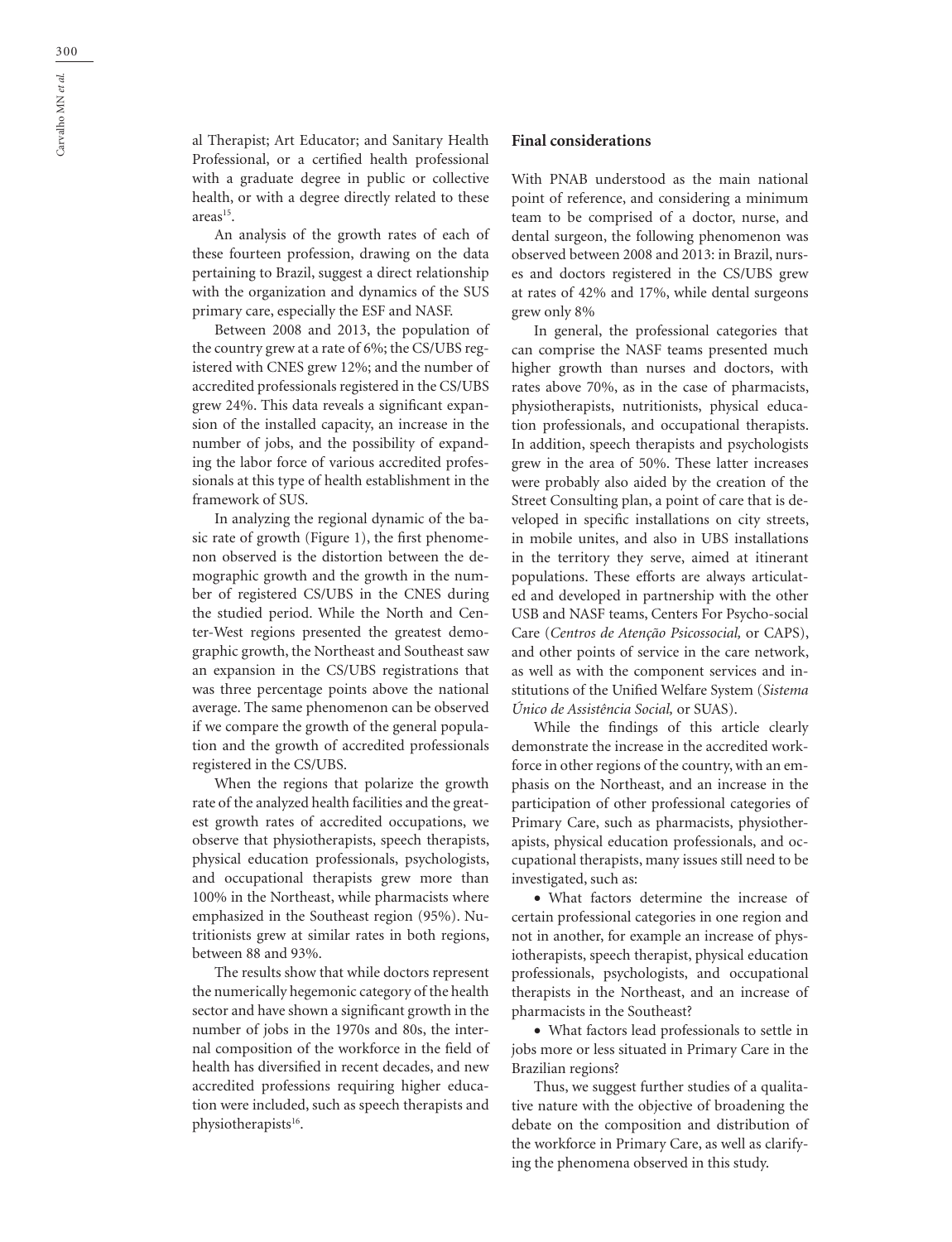## **Collaborations**

MH Sakai, EMO Dalla Costa, and SN Leite worked on the conceptualization and on the final draft; MN Carvalho and CRR Gil worked on the conceptualization, research, methodology, and on the final draft.

### **References**

- 1. Carvalho M, Santos NR, Campos GWS. A construção do SUS e o planejamento da força de trabalho em saúde no Brasil: breve trajetória histórica. *Saúde debate* [periódico na Internet]. 2013 Set [acessado 2014 Fev 10]; 37(98): [cerca de 5 p.]. Disponível em: http://dx. doi.org/10.1590/S0103-11042013000300002.
- 2. Girardi SN. O perfil do "emprego" em saúde no Brasil. *Cad Saude Publica* [periódico na Internet], 1986 Dez [acessado 2014 Mar 10]; 2(4): [cerca de 6 p.] Disponível em: http://dx.doi.org/10.1590/S0102-311X198 6000400003.
- 3. Médici AC. A força de trabalho em Saúde no Brasil dos anos 70: percalços e tendências. *Rev de Adm Pública* [periódico na Internet]. 1986 [acessado 2014 Mar 10]; 20(3): [cerca de 16 p.]. Disponível em: http://www. spell.org.br/documentos/ver/14757/a-forca-de-trabalho-em-saude-no-brasil-dos-anos-70--percalcos-etendencias/i/pt-br.
- 4. Paim J, Travassos C, Almeida C, Bahia L, Macinko J. The Brazilian health system: history, advances, and challenges. *Lancet* [periódico na Internet] 2011 Mai [acessado 2014 Mar 10]; 377(9779): [cerca de 19 p.]. Disponível em: http://dx.doi.org/10.1016/S0140-6736 (11)60054-8.
- 5. Brasil. Ministério da Saúde (MS). *Política Nacional de Atenção Básica*. Brasília: MS; 2012.
- 6. Carvalho BG, Peduzzi M, Nunes EFPA, Leite FS, Silva JAM. Gerência de unidade básica de saúde em municípios de diferentes portes: perfil e instrumentos gerenciais utilizados. *Rev. esc. enferm. USP* [periódico na Internet]. 2014 [acessado 2014 Mar 10]; 48(5): [cerca de 7 p.]. Disponível em: http://dx.doi.org/10.1590/ S0080-6234201400005000018.
- 7. Gil CRR. Atenção primária, atenção básica e saúde da família: sinergias e singularidades do contexto brasileiro. *Cad Saude Publica* 2006; 22(6):1171-1181.
- 8. Machado CR, Poz MRD. Sistematização do conhecimento sobre as metodologias empregadas para o dimensionamento da força de trabalho em saúde. *Saúde debate* [periódico na Internet]. 2015 Mar [acessado 2014 Mar 10]; 39(104): [cerca de 15 p.] 239-254. Disponível em: http://www.scielo.br/scielo.php?script=sci\_ arttext&pid=S0103-11042015000100239&lng=en
- 9. Brasil. Conselho Nacional de Saúde (CNS). Resolução nº 287, de 8 de outubro de 1998. *Diário Oficial a União* 1998; 9 out.
- 10. Oliveira ES, Machado MH. Para medir o trabalho em saúde no Brasil: principais fontes de informação. *Divulgação em saúde para debate* [periódico na Internet] 2010 Maio [acessado 2014 Jan 15]; 45 [cerca de 20 p.]. Disponível em: http://www.ensp.fiocruz.br/observarh /arquivos/artigo%20Fonte%20de%20Dados%20para%20 medir%20o%20Trabalho.pdf.
- 11. Sala A, Carro ARL, Seixas PHA. *Comparação entre as bases de dados relativas à força de trabalho em saúde no Estado de São Paulo*. Boletim eletrônico do grupo técnico de avaliação e informações de saúde, Janeiro de 2010. p. 1-7. [acessado 2014 Jan 15]. Disponível em: http://portal.saude.sp.gov.br/resources/ses/perfil/ gestor/homepage//gais-informa/gais\_jornal\_4.pdf